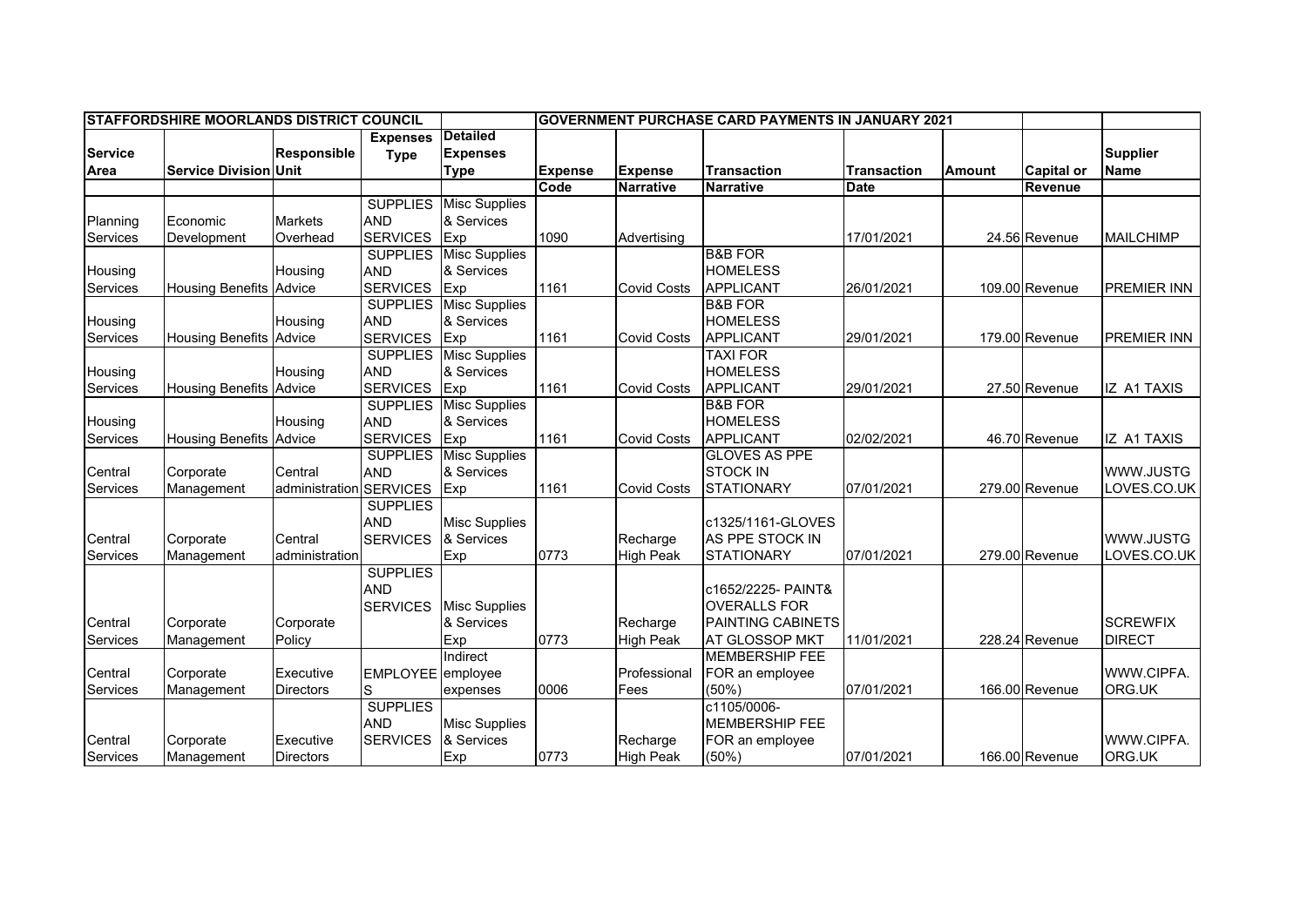| <b>SUPPLIES FOR</b><br>al and<br><b>AND</b><br>Equip<br><b>SERVICES</b><br>Regulatory<br>Furniture &<br><b>ENVIRONMENTAL</b><br><b>EBAY O 24-</b><br>Environmental<br>Purchase of<br>Pest Control<br>0506<br>Services<br>Health<br><b>Materials</b><br>Materials<br>SERVICES (50%)<br>08/01/2021<br>31.97 Revenue<br>06381-63861<br><b>SUPPLIES</b><br>c1725/0506-<br>Environment<br><b>AND</b><br><b>SUPPLIES FOR</b><br>al and<br><b>Misc Supplies</b><br><b>SERVICES</b><br>& Services<br>Recharge<br><b>ENVIRONMENTAL</b><br>Regulatory<br>Environmental<br>0773<br>Services<br>Health<br><b>Pest Control</b><br><b>High Peak</b><br>SERVIECS (50%)<br>31.97 Revenue<br>08/01/2021<br>Exp<br><b>MEMBERSHIP FEE</b><br>Revenue and<br>Indirect<br><b>Benefits</b><br>EMPLOYEE employee<br>Professional<br>FOR an employee<br>Housing<br>RG.UK<br>Services<br>0006<br>$(50\%)$<br>11/01/2021<br>90.00 Revenue<br><b>Housing Benefits</b><br>Admin<br>S<br>Fees<br>expenses<br><b>SUPPLIES</b><br>c1109/0006-<br><b>Misc Supplies</b><br><b>MEMBERSHIP FEE</b><br>Revenue and<br><b>AND</b><br><b>SERVICES</b><br>& Services<br><b>Benefits</b><br>Recharge<br>FOR an employee<br>Housing<br>0773<br>(50%)<br>11/01/2021<br>RG.UK<br>Services<br><b>Housing Benefits</b><br><b>High Peak</b><br>90.00 Revenue<br>Admin<br>Exp | Environment |  | <b>SUPPLIES</b> |  |  |  |                   |
|--------------------------------------------------------------------------------------------------------------------------------------------------------------------------------------------------------------------------------------------------------------------------------------------------------------------------------------------------------------------------------------------------------------------------------------------------------------------------------------------------------------------------------------------------------------------------------------------------------------------------------------------------------------------------------------------------------------------------------------------------------------------------------------------------------------------------------------------------------------------------------------------------------------------------------------------------------------------------------------------------------------------------------------------------------------------------------------------------------------------------------------------------------------------------------------------------------------------------------------------------------------------------------------------------------------------------------|-------------|--|-----------------|--|--|--|-------------------|
|                                                                                                                                                                                                                                                                                                                                                                                                                                                                                                                                                                                                                                                                                                                                                                                                                                                                                                                                                                                                                                                                                                                                                                                                                                                                                                                                |             |  |                 |  |  |  |                   |
|                                                                                                                                                                                                                                                                                                                                                                                                                                                                                                                                                                                                                                                                                                                                                                                                                                                                                                                                                                                                                                                                                                                                                                                                                                                                                                                                |             |  |                 |  |  |  |                   |
|                                                                                                                                                                                                                                                                                                                                                                                                                                                                                                                                                                                                                                                                                                                                                                                                                                                                                                                                                                                                                                                                                                                                                                                                                                                                                                                                |             |  |                 |  |  |  |                   |
|                                                                                                                                                                                                                                                                                                                                                                                                                                                                                                                                                                                                                                                                                                                                                                                                                                                                                                                                                                                                                                                                                                                                                                                                                                                                                                                                |             |  |                 |  |  |  |                   |
|                                                                                                                                                                                                                                                                                                                                                                                                                                                                                                                                                                                                                                                                                                                                                                                                                                                                                                                                                                                                                                                                                                                                                                                                                                                                                                                                |             |  |                 |  |  |  |                   |
|                                                                                                                                                                                                                                                                                                                                                                                                                                                                                                                                                                                                                                                                                                                                                                                                                                                                                                                                                                                                                                                                                                                                                                                                                                                                                                                                |             |  |                 |  |  |  | EBAY O 24-        |
|                                                                                                                                                                                                                                                                                                                                                                                                                                                                                                                                                                                                                                                                                                                                                                                                                                                                                                                                                                                                                                                                                                                                                                                                                                                                                                                                |             |  |                 |  |  |  | 06381-63861       |
|                                                                                                                                                                                                                                                                                                                                                                                                                                                                                                                                                                                                                                                                                                                                                                                                                                                                                                                                                                                                                                                                                                                                                                                                                                                                                                                                |             |  |                 |  |  |  |                   |
|                                                                                                                                                                                                                                                                                                                                                                                                                                                                                                                                                                                                                                                                                                                                                                                                                                                                                                                                                                                                                                                                                                                                                                                                                                                                                                                                |             |  |                 |  |  |  | WWW.IRRV.O        |
|                                                                                                                                                                                                                                                                                                                                                                                                                                                                                                                                                                                                                                                                                                                                                                                                                                                                                                                                                                                                                                                                                                                                                                                                                                                                                                                                |             |  |                 |  |  |  |                   |
|                                                                                                                                                                                                                                                                                                                                                                                                                                                                                                                                                                                                                                                                                                                                                                                                                                                                                                                                                                                                                                                                                                                                                                                                                                                                                                                                |             |  |                 |  |  |  |                   |
|                                                                                                                                                                                                                                                                                                                                                                                                                                                                                                                                                                                                                                                                                                                                                                                                                                                                                                                                                                                                                                                                                                                                                                                                                                                                                                                                |             |  |                 |  |  |  |                   |
|                                                                                                                                                                                                                                                                                                                                                                                                                                                                                                                                                                                                                                                                                                                                                                                                                                                                                                                                                                                                                                                                                                                                                                                                                                                                                                                                |             |  |                 |  |  |  | WWW.IRRV.O        |
|                                                                                                                                                                                                                                                                                                                                                                                                                                                                                                                                                                                                                                                                                                                                                                                                                                                                                                                                                                                                                                                                                                                                                                                                                                                                                                                                |             |  |                 |  |  |  |                   |
| <b>MEMBERSHIP FEE</b><br>Indirect                                                                                                                                                                                                                                                                                                                                                                                                                                                                                                                                                                                                                                                                                                                                                                                                                                                                                                                                                                                                                                                                                                                                                                                                                                                                                              |             |  |                 |  |  |  |                   |
| Central<br>Customer<br>Corporate<br>EMPLOYEE employee<br>Professional<br>FOR an employee                                                                                                                                                                                                                                                                                                                                                                                                                                                                                                                                                                                                                                                                                                                                                                                                                                                                                                                                                                                                                                                                                                                                                                                                                                       |             |  |                 |  |  |  | WWW.IRRV.O        |
| (50%)<br>RG.UK<br>Services<br>Services<br>0006<br>13/01/2021<br>90.00 Revenue<br>S<br>Fees<br>Management<br>expenses                                                                                                                                                                                                                                                                                                                                                                                                                                                                                                                                                                                                                                                                                                                                                                                                                                                                                                                                                                                                                                                                                                                                                                                                           |             |  |                 |  |  |  |                   |
| <b>SUPPLIES</b><br>c1320/0006-                                                                                                                                                                                                                                                                                                                                                                                                                                                                                                                                                                                                                                                                                                                                                                                                                                                                                                                                                                                                                                                                                                                                                                                                                                                                                                 |             |  |                 |  |  |  |                   |
| <b>AND</b><br><b>MEMBERSHIP FEE</b><br><b>Misc Supplies</b>                                                                                                                                                                                                                                                                                                                                                                                                                                                                                                                                                                                                                                                                                                                                                                                                                                                                                                                                                                                                                                                                                                                                                                                                                                                                    |             |  |                 |  |  |  |                   |
| Customer<br><b>SERVICES</b><br>& Services<br>Recharge<br>FOR an employee<br>Central<br>Corporate                                                                                                                                                                                                                                                                                                                                                                                                                                                                                                                                                                                                                                                                                                                                                                                                                                                                                                                                                                                                                                                                                                                                                                                                                               |             |  |                 |  |  |  | WWW.IRRV.O        |
| 0773<br>(25%)<br>13/01/2021<br>RG.UK<br>Services<br>Services<br><b>High Peak</b><br>90.00 Revenue<br>Management<br>Exp                                                                                                                                                                                                                                                                                                                                                                                                                                                                                                                                                                                                                                                                                                                                                                                                                                                                                                                                                                                                                                                                                                                                                                                                         |             |  |                 |  |  |  |                   |
|                                                                                                                                                                                                                                                                                                                                                                                                                                                                                                                                                                                                                                                                                                                                                                                                                                                                                                                                                                                                                                                                                                                                                                                                                                                                                                                                |             |  |                 |  |  |  |                   |
| <b>EMPLOYEE</b><br><b>MEMBERSHIP FEE</b><br>Indirect                                                                                                                                                                                                                                                                                                                                                                                                                                                                                                                                                                                                                                                                                                                                                                                                                                                                                                                                                                                                                                                                                                                                                                                                                                                                           |             |  |                 |  |  |  |                   |
| S<br>Professional<br>FOR an employee<br>Central                                                                                                                                                                                                                                                                                                                                                                                                                                                                                                                                                                                                                                                                                                                                                                                                                                                                                                                                                                                                                                                                                                                                                                                                                                                                                |             |  |                 |  |  |  | WWW.IRRV.O        |
| Corporate<br>Corporate<br>employee<br>Policy<br>0006<br>(25%)<br>13/01/2021<br>RG.UK<br>Services<br>Fees<br>90.00 Revenue                                                                                                                                                                                                                                                                                                                                                                                                                                                                                                                                                                                                                                                                                                                                                                                                                                                                                                                                                                                                                                                                                                                                                                                                      |             |  |                 |  |  |  |                   |
| Management<br>expenses<br><b>SUPPLIES</b><br>c1379/0006-                                                                                                                                                                                                                                                                                                                                                                                                                                                                                                                                                                                                                                                                                                                                                                                                                                                                                                                                                                                                                                                                                                                                                                                                                                                                       |             |  |                 |  |  |  |                   |
| <b>AND</b><br><b>Misc Supplies</b><br><b>MEMBERSHIP FEE</b>                                                                                                                                                                                                                                                                                                                                                                                                                                                                                                                                                                                                                                                                                                                                                                                                                                                                                                                                                                                                                                                                                                                                                                                                                                                                    |             |  |                 |  |  |  |                   |
| <b>SERVICES</b><br>& Services<br>Corporate<br>Recharge<br>FOR an employee<br>Central<br>Corporate                                                                                                                                                                                                                                                                                                                                                                                                                                                                                                                                                                                                                                                                                                                                                                                                                                                                                                                                                                                                                                                                                                                                                                                                                              |             |  |                 |  |  |  | WWW.IRRV.O        |
| 0773<br>Policy<br><b>High Peak</b><br>(25%)<br>13/01/2021<br>RG.UK<br>90.00 Revenue<br>Services<br>Exp                                                                                                                                                                                                                                                                                                                                                                                                                                                                                                                                                                                                                                                                                                                                                                                                                                                                                                                                                                                                                                                                                                                                                                                                                         |             |  |                 |  |  |  |                   |
| Management<br><b>CASE FOR</b><br><b>SUPPLIES</b><br>Communicatio                                                                                                                                                                                                                                                                                                                                                                                                                                                                                                                                                                                                                                                                                                                                                                                                                                                                                                                                                                                                                                                                                                                                                                                                                                                               |             |  |                 |  |  |  | <b>AMZNMKTPLA</b> |
| <b>CE</b><br>Central<br><b>AND</b><br>SAMSUNG A20E -<br>ns &<br>Hardware-<br>Corporate                                                                                                                                                                                                                                                                                                                                                                                                                                                                                                                                                                                                                                                                                                                                                                                                                                                                                                                                                                                                                                                                                                                                                                                                                                         |             |  |                 |  |  |  |                   |
| 0845<br>Services<br><b>IT Services</b><br><b>Misc</b><br>(REGEN) (50%)<br>19/01/2021<br>6.03 Revenue<br><b>SERVICES</b><br>Computing<br>Management                                                                                                                                                                                                                                                                                                                                                                                                                                                                                                                                                                                                                                                                                                                                                                                                                                                                                                                                                                                                                                                                                                                                                                             |             |  |                 |  |  |  | AMAZON.CO         |
| c1360/0845-CASE<br><b>SUPPLIES</b>                                                                                                                                                                                                                                                                                                                                                                                                                                                                                                                                                                                                                                                                                                                                                                                                                                                                                                                                                                                                                                                                                                                                                                                                                                                                                             |             |  |                 |  |  |  |                   |
| <b>Misc Supplies</b><br><b>FOR SAMSUNG</b><br><b>AND</b>                                                                                                                                                                                                                                                                                                                                                                                                                                                                                                                                                                                                                                                                                                                                                                                                                                                                                                                                                                                                                                                                                                                                                                                                                                                                       |             |  |                 |  |  |  | <b>AMZNMKTPLA</b> |
| <b>CE</b><br>Central<br>& Services<br>A20E - (REGEN)<br>Corporate<br>Recharge<br><b>SERVICES</b>                                                                                                                                                                                                                                                                                                                                                                                                                                                                                                                                                                                                                                                                                                                                                                                                                                                                                                                                                                                                                                                                                                                                                                                                                               |             |  |                 |  |  |  |                   |
| 0773<br>19/01/2021<br>Services<br><b>IT Services</b><br><b>High Peak</b><br>(50%)<br>6.03 Revenue<br>AMAZON.CO<br>Exp<br>Management                                                                                                                                                                                                                                                                                                                                                                                                                                                                                                                                                                                                                                                                                                                                                                                                                                                                                                                                                                                                                                                                                                                                                                                            |             |  |                 |  |  |  |                   |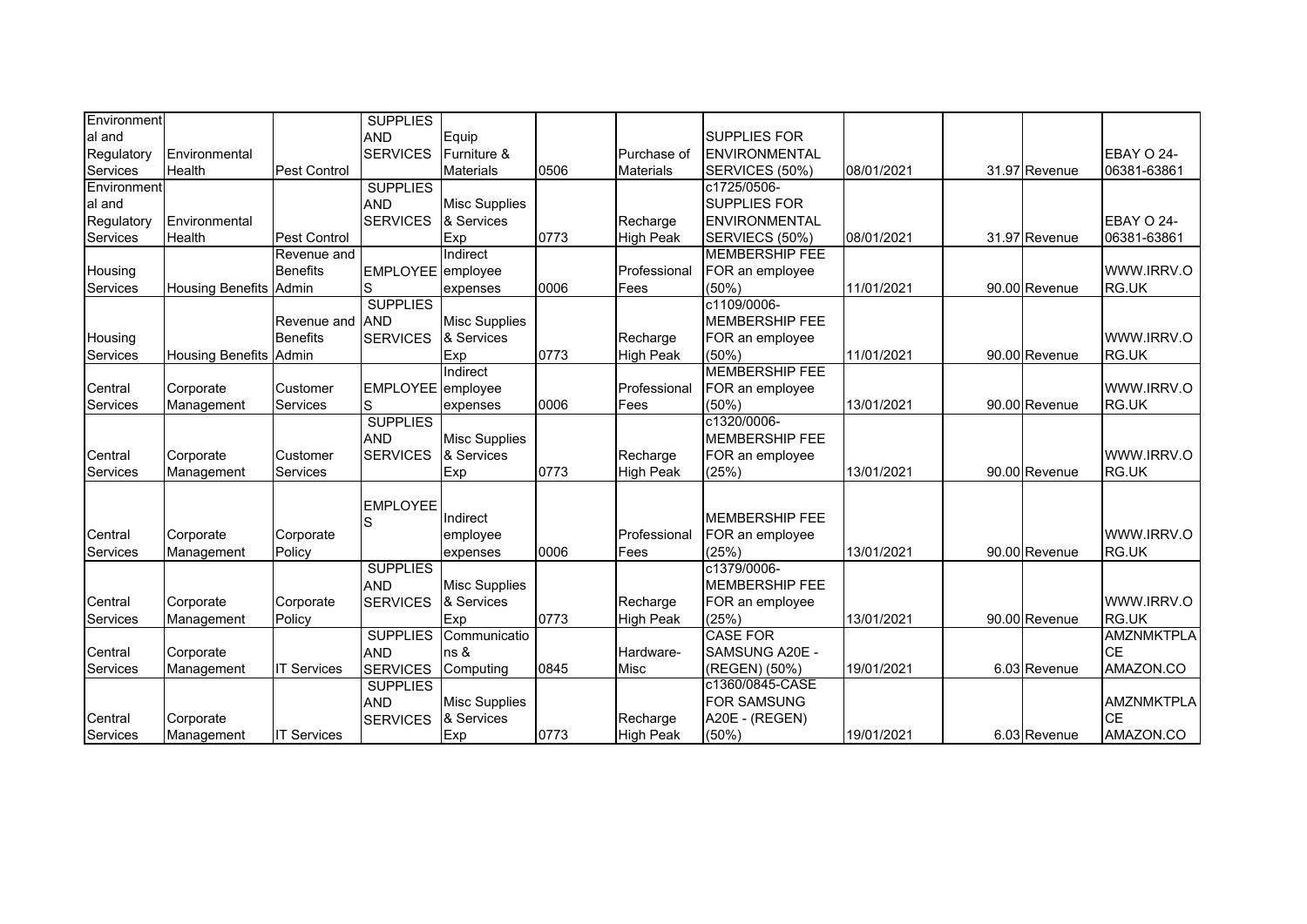|          |            |                    | <b>SUPPLIES</b><br><b>AND</b> |                                    |      |                  |                                      |            |               |                                |
|----------|------------|--------------------|-------------------------------|------------------------------------|------|------------------|--------------------------------------|------------|---------------|--------------------------------|
|          |            |                    | <b>SERVICES</b>               |                                    |      |                  |                                      |            |               |                                |
|          |            |                    |                               | Communicatio                       |      |                  |                                      |            |               | AMZNMKTPLA                     |
| Central  | Corporate  |                    |                               | ns &                               |      | Hardware-        | <b>CASE AND SCREEN</b>               |            |               | <b>CE</b>                      |
| Services | Management | <b>IT Services</b> |                               | Computing                          | 0845 | Misc             | PROTECTOR - (50%) 20/01/2021         |            | 6.93 Revenue  | AMAZON.CO                      |
|          |            |                    | <b>SUPPLIES</b><br><b>AND</b> |                                    |      |                  |                                      |            |               |                                |
| Central  | Corporate  |                    | <b>SERVICES</b>               | <b>Misc Supplies</b><br>& Services |      | Recharge         | c1360/0845-CASE<br><b>AND SCREEN</b> |            |               | <b>AMZNMKTPLA</b><br><b>CE</b> |
| Services |            | <b>IT Services</b> |                               | Exp                                | 0773 | <b>High Peak</b> | PROTECTOR - (50%) 20/01/2021         |            | 6.93 Revenue  | AMAZON.CO                      |
|          | Management |                    |                               | Indirect                           |      |                  | <b>JOB ADVERT FOR</b>                |            |               |                                |
| Central  | Corporate  |                    | EMPLOYEE employee             |                                    |      | Adverts for      | <b>COMMISSIONING</b>                 |            |               | <b>JOBTARGET</b>               |
| Services | Management | Personnel          | S                             | expenses                           | 0054 | Staff            | (50%)                                | 21/01/2021 | 225 Revenue   | UK                             |
|          |            |                    |                               |                                    |      |                  | c1610/0054-JOB                       |            |               |                                |
|          |            |                    | <b>SUPPLIES</b>               | <b>Misc Supplies</b>               |      |                  | <b>ADVERT FOR</b>                    |            |               |                                |
| Central  | Corporate  |                    | <b>AND</b>                    | & Services                         |      | Recharge         | <b>COMMISSIONING</b>                 |            |               | <b>JOBTARGET</b>               |
| Services | Management | Personnel          | <b>SERVICES</b>               | Exp                                | 0773 | <b>High Peak</b> | (50%)                                | 21/01/2021 | 225 Revenue   | UK                             |
|          |            |                    |                               | Indirect                           |      |                  |                                      |            |               |                                |
| Central  | Corporate  | Corporate          | EMPLOYEE employee             |                                    |      | Professional     | <b>MEMBERSHIP FEE</b>                |            |               | WWW.IRRV.O                     |
| Services | Management | Policy             | S                             | expenses                           | 0006 | Fees             | FOR an employee                      | 26/01/2021 | 60.5 Revenue  | RG.UK                          |
|          |            |                    |                               |                                    |      |                  | c1379/0006-                          |            |               |                                |
|          |            |                    | <b>SUPPLIES</b>               | <b>Misc Supplies</b>               |      |                  | <b>MEMBERSHIP FEE</b>                |            |               |                                |
| Central  | Corporate  | Corporate          | <b>AND</b>                    | & Services                         |      | Recharge         | FOR an employee                      |            |               | WWW.IRRV.O                     |
| Services | Management | Policy             | <b>SERVICES</b>               | Exp                                | 0773 | <b>High Peak</b> | (25%)                                | 26/01/2021 | 60.5 Revenue  | RG.UK                          |
|          |            |                    |                               | Indirect                           |      |                  |                                      |            |               |                                |
| Central  | Corporate  | Corporate          | EMPLOYEE employee             |                                    |      | Professional     | <b>MEMBERSHIP FEE</b>                |            |               | WWW.IRRV.O                     |
| Services | Management | Policy             | S                             | expenses                           | 0006 | Fees             | FOR an employee                      | 29/01/2021 | 109.5 Revenue | RG.UK                          |
|          |            |                    |                               |                                    |      |                  | c1379/0006-                          |            |               |                                |
|          |            |                    | <b>SUPPLIES</b>               | <b>Misc Supplies</b>               |      |                  | <b>MEMBERSHIP FEE</b>                |            |               |                                |
| Central  | Corporate  | Corporate          | <b>AND</b>                    | & Services                         |      | Recharge         | FOR an employee                      |            |               | WWW.IRRV.O                     |
| Services | Management | Policy             | <b>SERVICES</b>               | Exp                                | 0773 | <b>High Peak</b> | (25%)                                | 29/01/2021 | 109.5 Revenue | RG.UK                          |
| Central  |            |                    |                               | Indirect                           |      |                  |                                      |            |               | WWW.VOUCH<br><b>EREXPRESS.</b> |
|          | Corporate  |                    | EMPLOYEE employee             |                                    | 0097 | Long Service     | Long Service Award -                 | 29/01/2021 |               | CO.                            |
| Services | Management | Personnel          | S<br><b>SUPPLIES</b>          | expenses<br><b>Misc Supplies</b>   |      | Awards           | an employee<br>c1610/0097-Long       |            | 112.5 Revenue | WWW.VOUCH                      |
| Central  | Corporate  |                    | <b>AND</b>                    | & Services                         |      | Recharge         | Service Award - an                   |            |               | <b>EREXPRESS.</b>              |
| Services | Management | Personnel          | <b>SERVICES</b>               | Exp                                | 0773 | <b>High Peak</b> | employee                             | 29/01/2021 | 112.5 Revenue | CO.                            |
|          |            |                    |                               |                                    |      |                  |                                      |            |               |                                |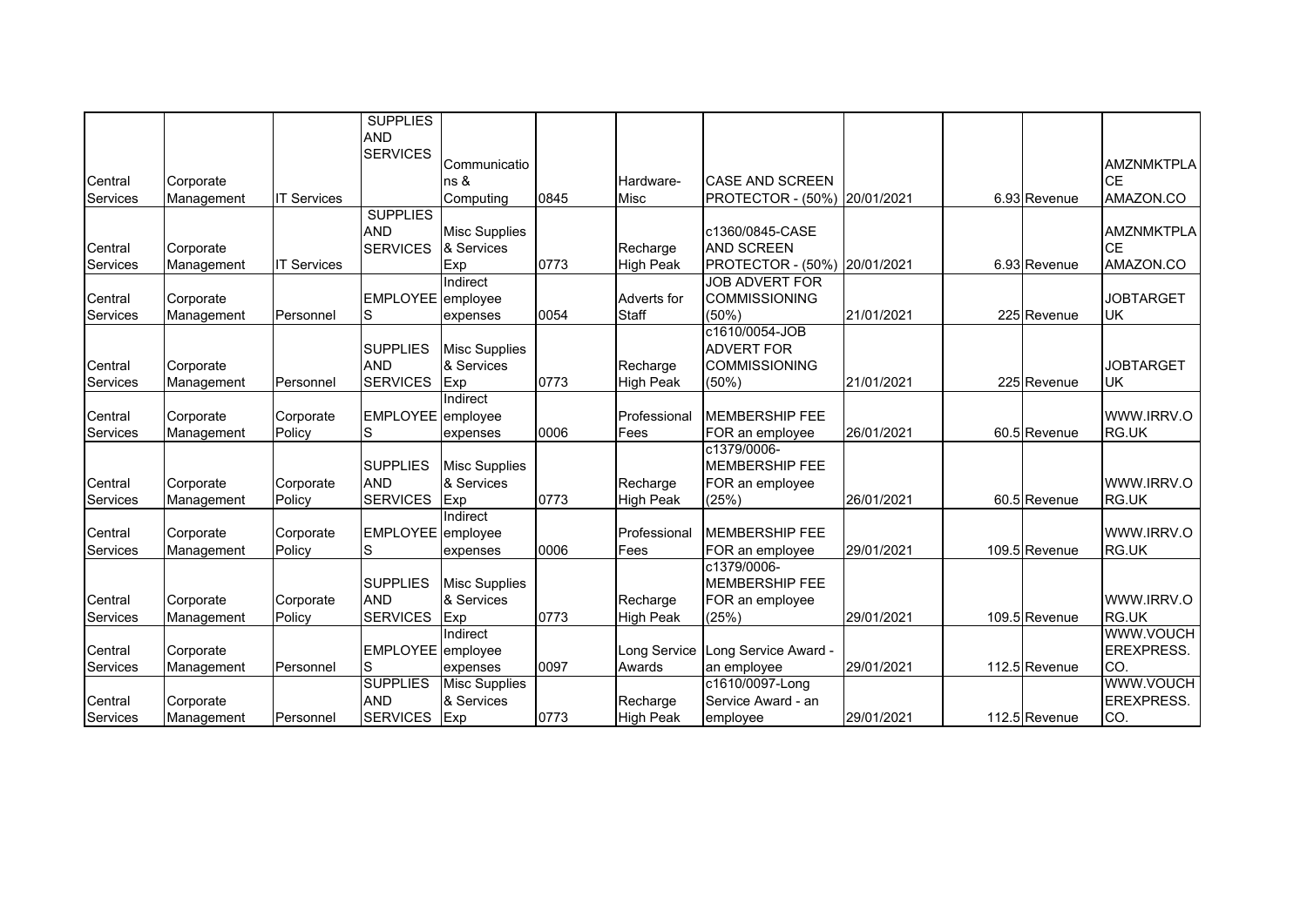| Central<br>Services        | Corporate<br>Management | <b>IT Services</b> | <b>SUPPLIES</b><br><b>AND</b><br><b>SERVICES</b> | Communicatio<br>ns &<br>Computing         | 0845 | Hardware-<br>Misc            | HP LAPTOP AND<br>DELL DESKTOP ARE<br>TO REPLACE THE<br><b>ONSITE ENGINEER</b><br>KIT (50%)                                                                                       | 05/01/2021 | 778.94 Revenue | <b>BUYITDIRECT</b><br>CO UK            |
|----------------------------|-------------------------|--------------------|--------------------------------------------------|-------------------------------------------|------|------------------------------|----------------------------------------------------------------------------------------------------------------------------------------------------------------------------------|------------|----------------|----------------------------------------|
| Central<br>Services        | Corporate<br>Management | <b>IT Services</b> | <b>SUPPLIES</b><br><b>AND</b><br><b>SERVICES</b> | <b>Misc Supplies</b><br>& Services<br>Exp | 0773 | Recharge<br><b>High Peak</b> | c1360/0845-HP<br><b>LAPTOP AND DELL</b><br><b>DESKTOP ARE TO</b><br><b>REPLACE THE</b><br><b>ONSITE ENGINEER</b><br>KIT (50%)                                                    | 05/01/2021 | 778.93 Revenue | <b>BUYITDIRECT</b><br>CO <sub>UK</sub> |
| Central<br><b>Services</b> | Corporate<br>Management | Media              | <b>SUPPLIES</b><br><b>AND</b><br><b>SERVICES</b> | Grants &<br>Subscriptions                 | 0920 | <b>Subscriptions</b>         | <b>MONTHLY</b><br><b>SUBSCRIPTION FOR</b><br>SOFTWARE - (50%)                                                                                                                    | 11/01/2021 | 10 Revenue     | <b>ADOBE</b><br><b>STOCK TRIAL</b>     |
| Central<br><b>Services</b> | Corporate<br>Management | Media              | <b>SUPPLIES</b><br><b>AND</b><br><b>SERVICES</b> | <b>Misc Supplies</b><br>& Services<br>Exp | 0773 | Recharge<br><b>High Peak</b> | c1086/0920-<br><b>MONTHLY</b><br><b>SUBSCRIPTION FOR</b><br>SOFTWARE - (50%)                                                                                                     | 11/01/2021 | 9.99 Revenue   | <b>ADOBE</b><br><b>STOCK TRIAL</b>     |
| Central<br><b>Services</b> | Corporate<br>Management | <b>IT Services</b> | <b>SUPPLIES</b><br><b>AND</b><br><b>SERVICES</b> | Communicatio<br>ns &<br>Computing         | 0845 | Hardware-<br>Misc            | <b>CASES ARE FOR</b><br>THE REMAINING 25<br><b>HP PROBOOKS</b><br><b>WHICH WERE</b><br><b>ORDERED, MICE</b><br>ALSO TO BE<br><b>ALLOCATED WITH</b><br>THESE. HDMI CABLE<br>(50%) | 12/01/2021 | 377.89 Revenue | EBUYER (UK)<br>LTD                     |
| Central<br>Services        | Corporate<br>Management | <b>IT Services</b> | <b>SUPPLIES</b><br><b>AND</b><br><b>SERVICES</b> | <b>Misc Supplies</b><br>& Services<br>Exp | 0773 | Recharge<br><b>High Peak</b> | c1360/0485-CASES<br>ARE FOR THE<br><b>REMAINING 25 HP</b><br>PROBOOKS WHICH<br>WERE ORDERED,<br><b>MICE ALSO TO BE</b><br><b>ALLOCATED WITH</b><br>THESE. HDMI CABLE<br>(50%)    | 12/01/2021 | 377.9 Revenue  | EBUYER (UK)<br><b>LTD</b>              |